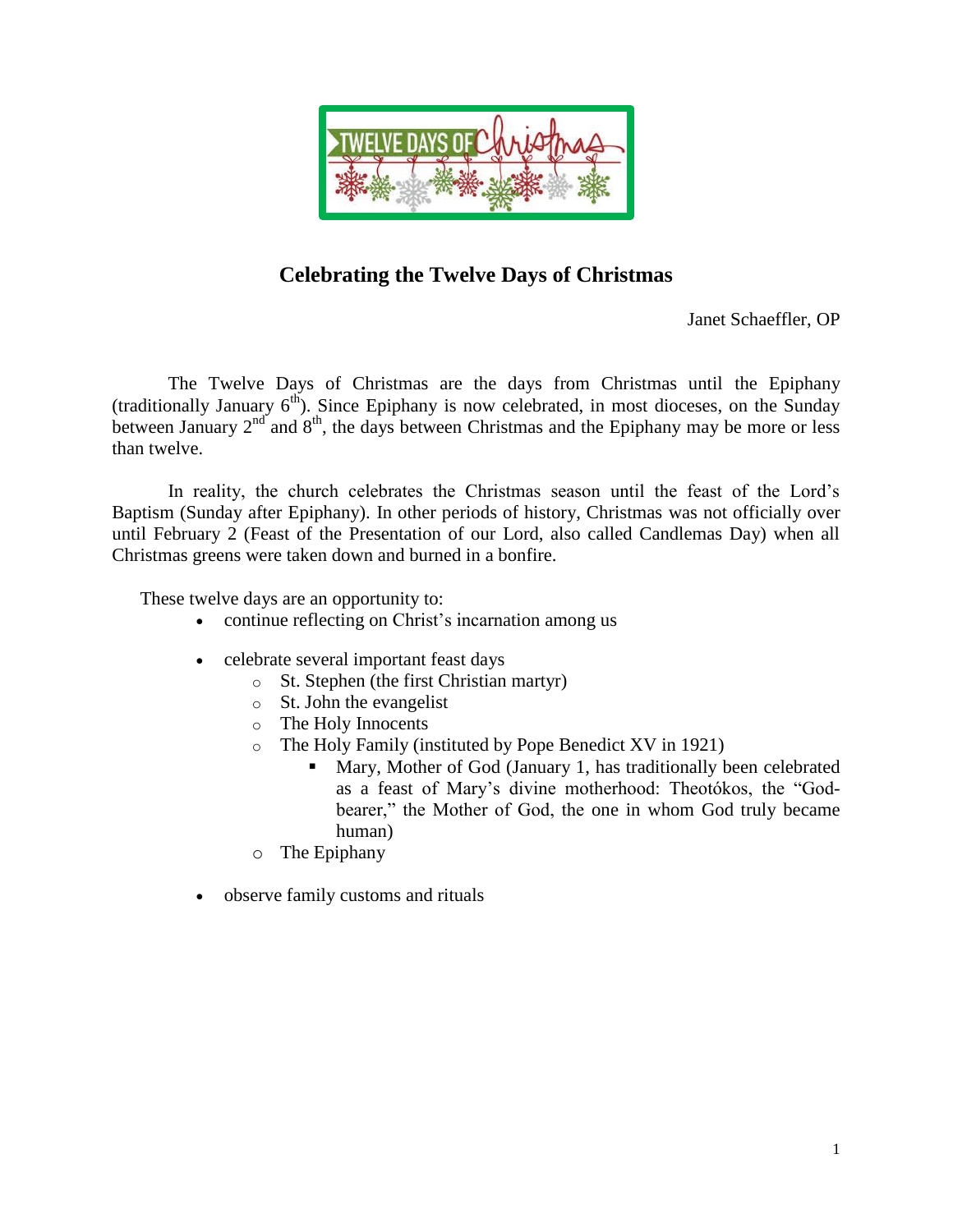## **SOME SUGGESTIONS (FOR FAMILIES TO PICK AND CHOOSE FROM) FOR CELEBRATING THE TWELVE DAYS:**

#### **December 26** – the feast of St. Stephen

- In addition to being the church's first martyr, Stephen was also one of the first deacons, whose ministry was to care for the poor. Research poverty issues in your area. Make a decision to volunteer or donate during the coming year to reach out to the poor.
- Read Acts  $6:8 8:2$ . Many people, especially the English, call this "Boxing Day" in which St. Stephen's generosity is remembered by giving to the needy. Many people give boxes filled with gifts to the poor. Collect good used clothing, toys and books for those in need.
- Give a gift a day. Not the big expensive kind, but some small gift for each family member as you gather briefly around the tree each evening. Gifts may be as simple as a candy bar, a homemade picture or card, or a handwritten note expressing your love, your recognition of some strength in the recipient or a promise to do some special thing in the days ahead. (You might want to make it that the gift has to fit on a tree branch.)

## **December 27** – the feast of St. John the Evangelist

- Today is a day of reconciliation in Eastern European churches. In 1983 it was the day Pope John Paul II reconciled with the man who tried to assassinate him. During these Christmas days reach out to an estranged friend or family member. If it's difficult to call or send an e-mail right now, ask St. John to pray for your reconciliation.
- Place all your Christmas books, videos, and puzzles in a large basket decorated with a festive bow under your Christmas tree. This visible "entertainment center" can remind you to take time to enjoy the Christmas story. Each night before bed, gather around the tree to read a book or two from the basket. Or pop popcorn and pile onto the sofa for a video.
- The ancient church viewed Advent as a fasting time: a time to cook and bake, preparing for the Christmas feast by letting go of food, eating only what they needed and saving rich food for the feast. Then during the twelve days of Christmas, all the food was evenly distributed among the friends, family and neighbors as gifts, so everyone could share the bounty. It was a practical arrangement: without it, some people might have starved. Today (and perhaps throughout the twelve days), give anonymous gifts of food, desserts, snacks that you have made to others who are lonely or needy.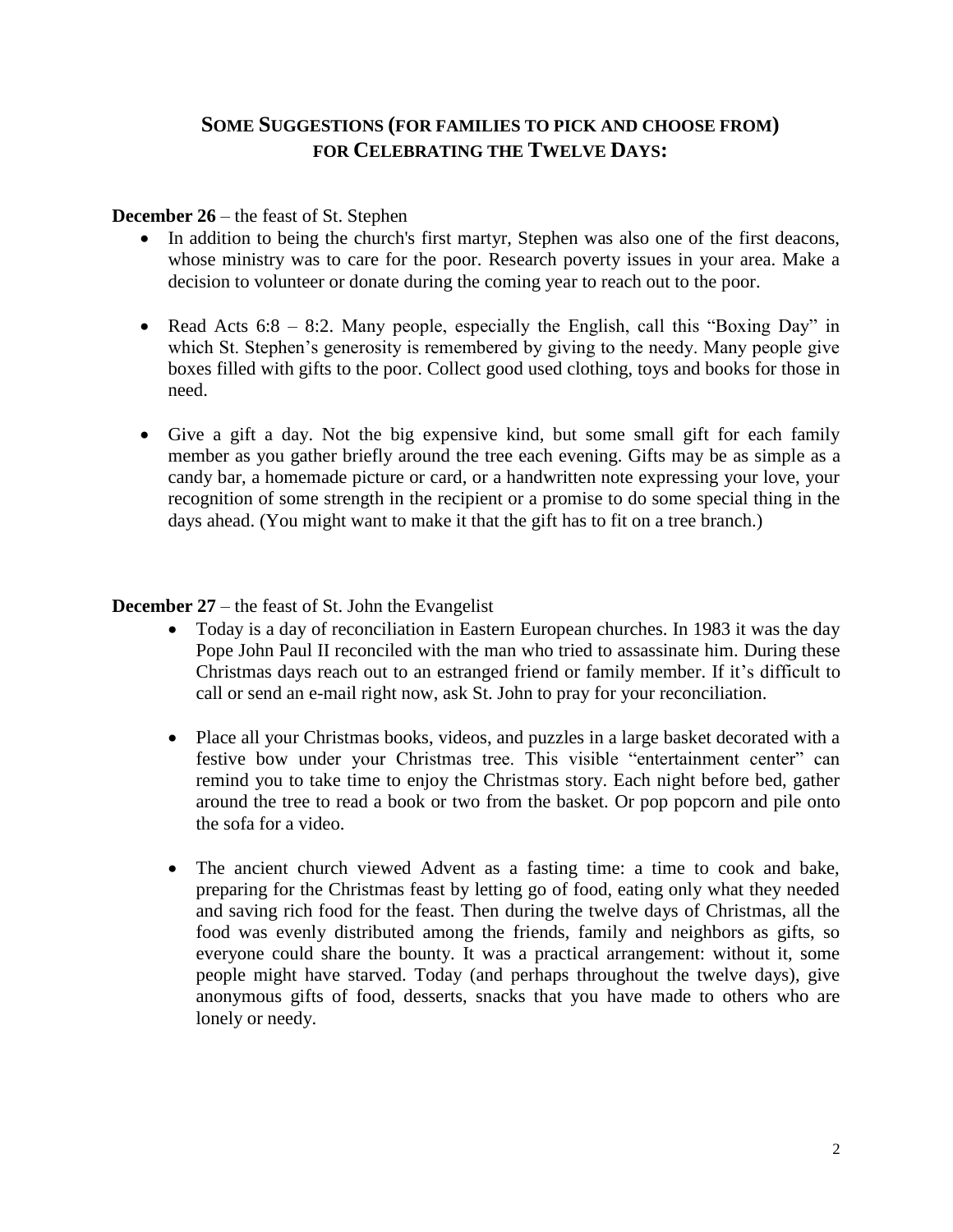## **December 28** – the feast of the Holy Innocents

- Today could be a day for parents to pray a special blessing for their children. Signing their forehead(s), parents could pray, "May God continue to bless you. May God guide your heart and mind to love more deeply, in the name of the Father, and Son, and Holy Spirit. Amen. A special dessert for this night might be angel food cake, in memory of the innocent children whom Herod put to death.
- Read Matthew 2: 13-18. Due to Herod's anger, the Holy Family became refugees. There are 12 million refugees in the world. Write down reasons why people become refugees (war, property, etc.). Give 50 cents to the poor for each reason.
- Sit by the Christmas tree, pointing out different ornaments and family stories they bring to mind.
- Are you travelling to see relatives this Christmas season? Think of Joseph's and Mary's journey to Bethlehem. Give 50 cents (to the needy) for every time you eat in a restaurant during your trip.

**December 29** – the feast of St. Thomas aBecket

- As archbishop of Canterbury, St. Thomas Becket had to struggle with spiritual and political decisions that affected the role of the church in England. As a family, write or e-mail your congressional representative about an issue of injustice that needs to be corrected.
- Remember the Christ Child by indulging together as a family in child's play: skating, sledding, new board games, reading, etc.
- Visit a neighbor who has young children. Take the children to a park to play. Share your memories of Christmases past.
- Offer to babysit for a family that has young children. Take along a favorite game. Play games; be a child again.

## **The Feast of the Holy Family** (the Sunday after Christmas)

- Plan to spend the entire day with family-including extended family if possible. During a meal, share stories of your favorite times together.
- Each year on this day, make a video, interviewing the children, one at a time, in front of the Christmas tree. Ask questions about the year's experiences – vacations, last summer, school, hobbies, best friend, favorite gift and why.
- Be family for those who spend the holidays alone visit a nursing home or hospital. Invite a widow to dinner.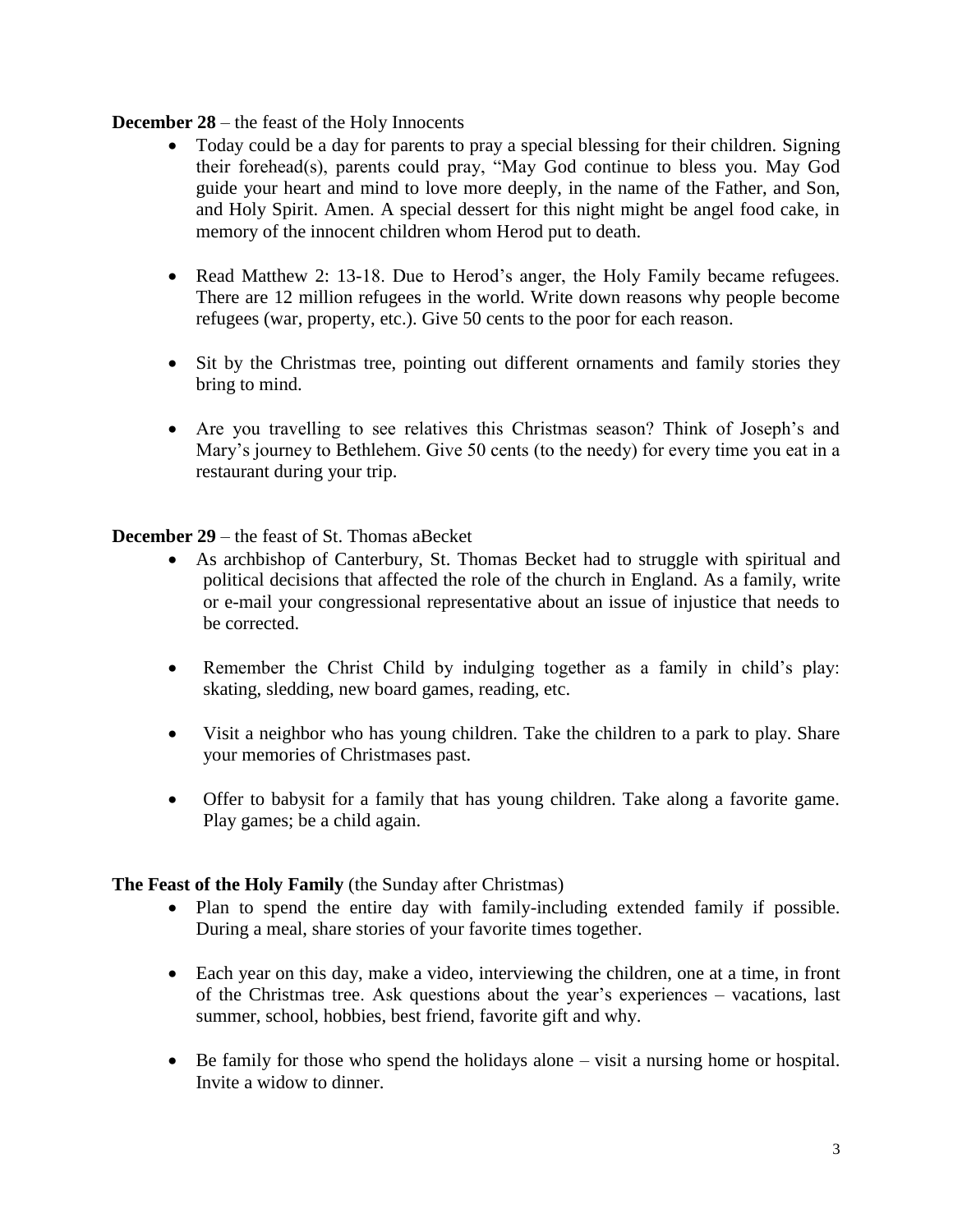- For those living alone, how might you gather with those who are family to you: phone someone, invite friends for dinner, etc.
- Prayer for Holy Family Sunday: Jesus, you blessed and touched people who were brought to you. Look lovingly on our family, blessing us all the days of our lives. With your help, may we daily love and follow you so that we, as a family, may grow more deeply in love with you and share your love with all we meet. Bless us with the peace of your presence now and help us to live together in peace always. Amen.

#### **December 30**

- Gather all the Christmas cards you've received and choose one at random each evening to read at dinnertime. Share some memories about the person who sent you the card. If it's someone you haven't seen in a while, send an e-mail or make a phone call to reconnect in the coming week.
- Prepare a take-out party to share with someone who is homebound. Put hot chocolate mix, cookies, napkins, a book, a game, a video, etc. into a creative package. Take the party to the person's home and spend the evening enjoying it together.

#### **December 31** - the feast of St. Sylvester I

- There are stories about St. Sylvester giving hospitality to Christians who would travel through Rome. Like Jesus, he would wash their feet and serve them at the dinner table.
- To mark the end of the year, have a dinner party or at least a special family dinner. Ask everyone to bring something to the party or dinner that symbolizes a blessing received from God in the last year. Place them all under the Christmas tree, and, just before midnight, ask everyone to describe their blessing.
- Help prepare for a more peaceful new year in the place where your family can do the most – your home. Invite family members to write one or two things they could do in the coming year to make your home a more peaceful place. These resolutions need not be shared with anyone else. Rather, they could be put away in a secret places and each person could refer to them once a week or once a month.

**January 1** – the feast of the solemnity of Mary, Mother of God

• Today is often also observed as a world day of prayer for peace. Ask Mary's help (patroness of our country) to help us all bring about peace in our lives, our homes, our country, our world.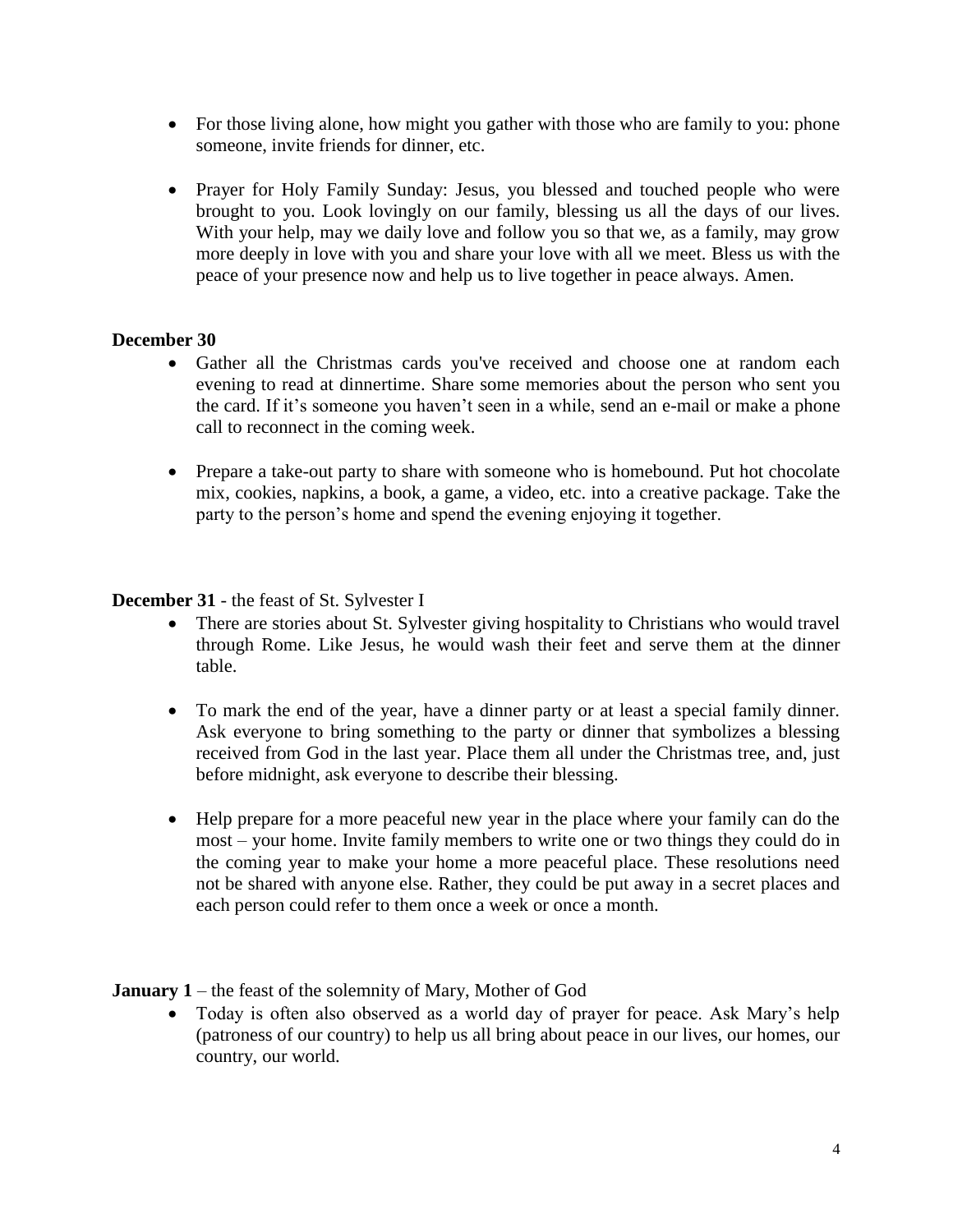• Reread the Christmas Gospel. Say a prayer of thanks for the gift of Jesus; ask Jesus – the Prince of Peace – to show you ways to work for peace this year.

**January 2** - the feast of St. Basil the Great and St. Gregory Nazianzen

- These are two fourth-century Eastern saints who taught about the Trinity. As young men they studied together in Athens where their friendship grew into a lifelong brotherly love. Spend some time this day with your closest friends, and be sure to let them know how much they mean to you.
- Ask someone who may be lonely to go out with your family to look at decorations and window displays. Talk about which displays communicate the true meaning of the holidays. Sing songs as you go from house to house.

## **January 3** - the feast of the Holy Name of Jesus

- In Philippians, St. Paul says that God bestowed on Jesus "the name that is above every name, that at the name of Jesus every knee should bend, of those in heaven and on earth and under the earth" (2:10). Just as Jesus' name is holy, so is ours. The *Catechism of the Catholic Church* says, "Everyone's name is sacred. The name is the icon of the person. It demands respect as a sign of the dignity of the one who bears it." Talk about each family member's name – what does it mean; why did your parents choose that name, etc.
- Go through all of this year's Christmas cards. As a family, discuss and vote on the:
	- o Message that best describes the true meaning of Christmas
	- o Best picture on a Christmas card
	- o Cutest (or most unusual) Christmas card
	- o Christmas card you were most surprised to receive

Pray for those who sent you Christmas cards.

**January 4** – the feast of St. Elizabeth Ann Seton

- St. Elizabeth Ann Seton was devoted to her family and the church. Talk today about some ways your family could make your parish an even better community.
- Designate today as Good News day. Only good news can be talked about.
- Take a drive, stopping at neighboring churches to visit their Nativity scenes.

**January 5** – the feast of St. John Neumann

• Cook something special for breakfast. Spend time talking and enjoying the members of your family.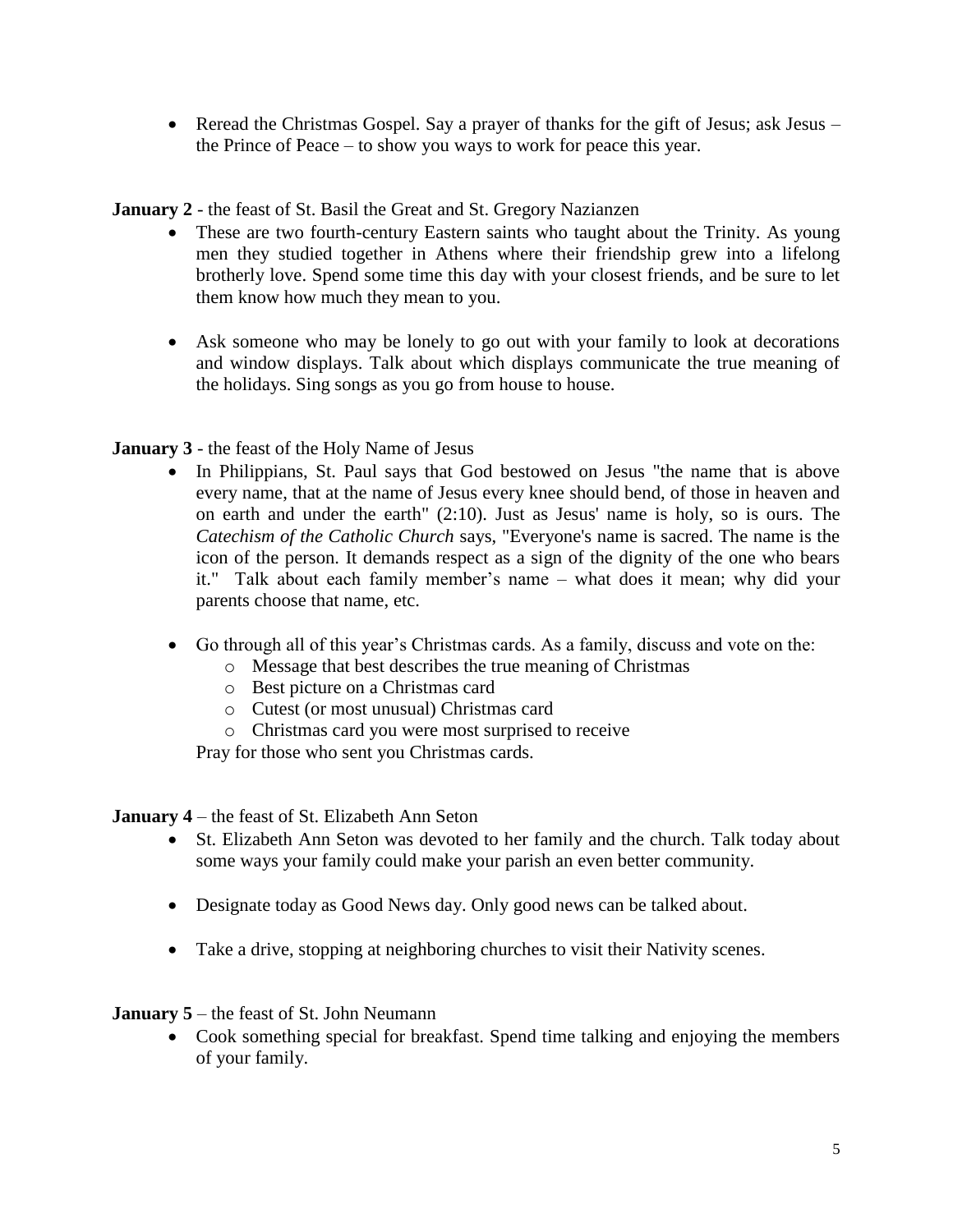- Write three family letters to people who are far away. Remind them of something kind they have done for your family.
- Have some hot chocolate and cookies around the Christmas tree, inviting each family member to share their thoughts about –
	- o I love Christmas bccause…
	- o My favorite Christmas song is…
	- o My favorite part of the Christmas story is when…
	- o My favorite Christmas meal is …
	- o My favorite funny memory of Christmas is when …
	- o My favorite Christmas trip was to …
	- o My favorite Christmas gift I ever gave was…
	- o My favorite Christmas ever was …

**The Feast of the Epiphany** (celebrated on the Sunday between January 2 and 8)

 An ancient Epiphany practice is the blessing of homes by marking the entrance to the house with chalk. To bless your home, gather everyone outside the front door, and offer this prayer:

Leader: "Let us bless our home and pray that all will be welcome here. Let this door be an entry for the blessings of God. Let this door be a gateway of God's blessings to the world."

Members of the household take turns inscribing with chalk "20 + C + M + B +  $\_\_$ (the last two digits of the coming year)" over the top of the door. C, M, and B are the initials of the traditional names for the Magi: Caspar, Melchior, and Balthasar.

Leader: "Christ taught us to call upon the Father, and so we pray: Our Father . . ."

- In many cultures, this day is also a gift-giving day. You might save one Christmas gift (for each family member) to open on this day. Think of the giver. If the giver is present, tell the person what he or she means to you. If the giver is far away, call or write a letter to express your thanks and love.
- A Twelfth Night Cake could be baked. This can be any cake with three surprises baked inside: pieces of candy or whole nuts. The persons who get the surprises are kings/queens for the night and wear paper crowns.

## **Baptism of the Lord** (the Sunday after Epiphany)

- Spend some time today telling stories about family Baptisms. Look at photos, videos, Baptismal robes and candles, etc. Invite – or call – your godparents.
- Take down your Christmas tree. Make it a special time for family and friends. Prepare some special treats to share while you put away the decorations of Christmas. Savor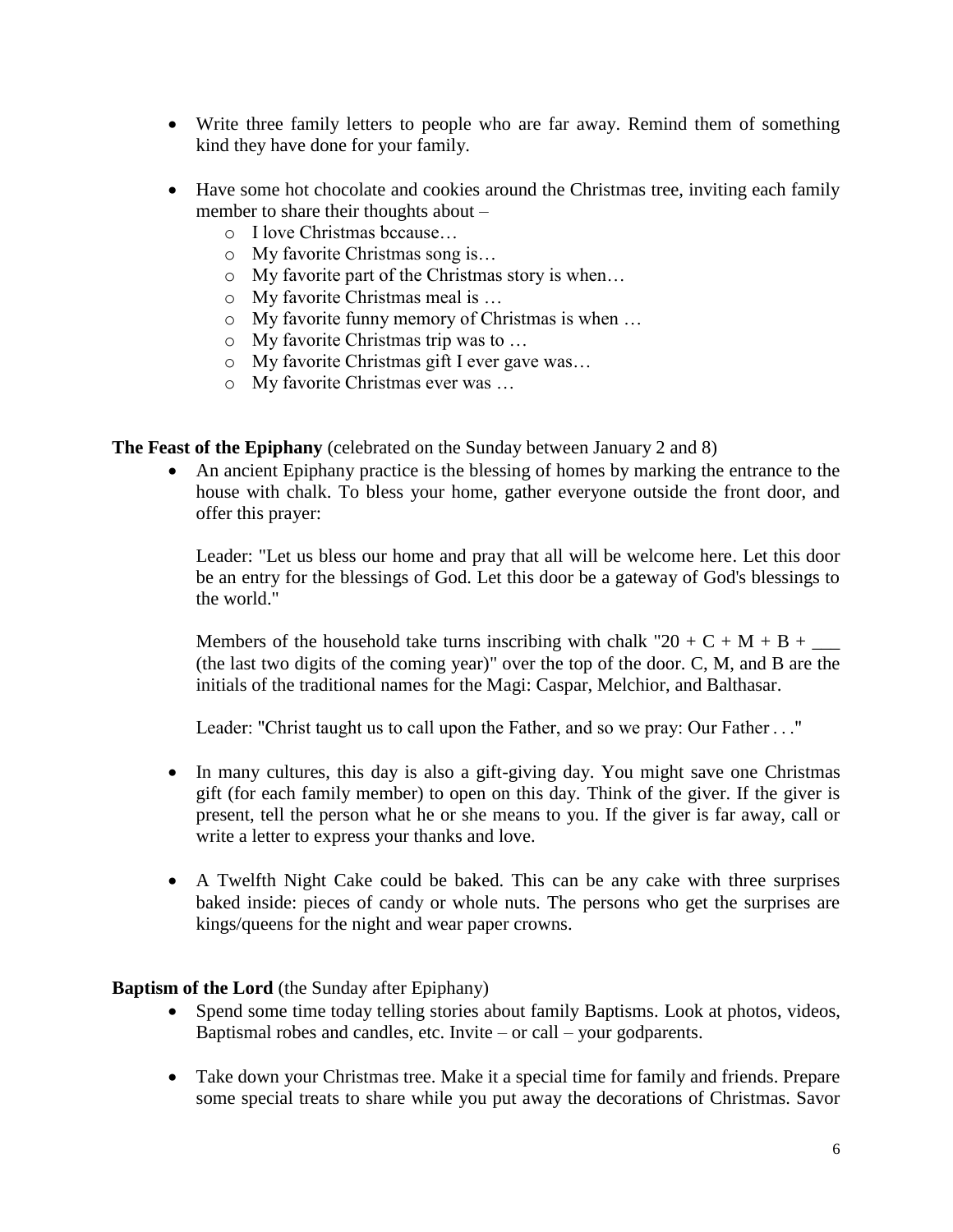the part of Christmas that can't be put away – the memories that are now a part of your lives.

## **ANOTHER WAY OF CELEBRATING THE 12 DAYS OF CHRISTMAS**

Families could take the verses of the Christmas song, "The Twelve Days of Christmas," using the themes to remember one of God's gifts. This could be done by eating a specific food, playing a game, or participating in a certain activity. Enjoying good things is a way of saying thank you to God.

After celebrating each gift, the family might take a few moments to think about the goodness of God and pray a prayer of thanks.

Day 1: a partridge in a pear tree

• The dessert for today's meal might be fresh pears (perhaps with choose) or cooked pears with chocolate sauce.

Day 2: two turtle doves

 As you remember that the dove is a symbol of peace, at breakfast each family member chooses another member's name out of a basket and promises during the day to pray for that person.

Day 3: three French hens

Serve a special chicken dish or Cornish hens for dinner this evening.

Day 4: four calling birds

• Purchase some bird seed to feed the birds.

Day 5: five golden rings

Have a treat at lunch: sugar or cinnamon donuts.

Day 6: six geese-a-laying

• Have a Christmas egg hunt.

Day 7: seven swans-a-swimming

 Swans might remind you of the story, *The Ugly Duckling*, the reality that beauty can be found in surprising places. During dinner invite each family member to share the most beautiful thing they saw during the day.

Day 8: eight maids a-milking

• Take a trip to a nearby ice cream store.